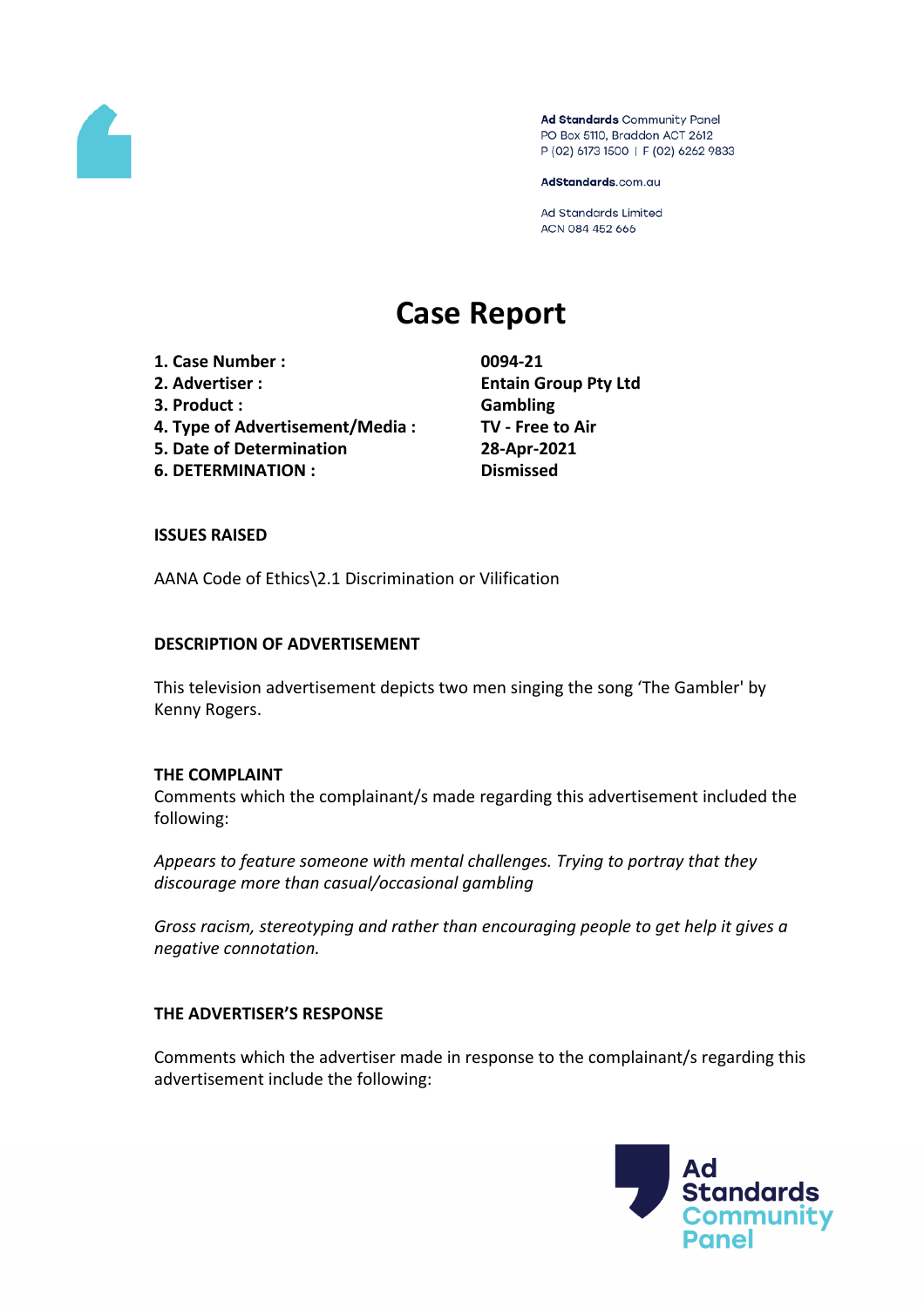

*Thank you for your letter dated 15 April 2021 and for bringing this complaint to our attention. We are always open to hearing the views of community members either directly or through avenues such as Ad Standards ("AS").* 

*We understand that the advertisement in question is a Ladbrokes television commercial promoting our "Ladbrokes" brand ("Ad").* 

*In your letter of 15 April 2021, the Ad is described by the community members as:*

- *1. Rip off of Kenny Rogers "the Gambler"*
- *2. Ladbrokes advertisement with American actor and an indigenous security guard intoxicated singing the gambler*

*The specific reasons for concern outlined by the community members in your letter of 15 April 2021 of the Ad are:*

- *1. Appears to feature someone with mental challenges trying to portray that they discourage more than casual/occasional gambling*
- *2. Gross racism, stereotyping and rather than encouraging people to get help it gives a negative connotation.*

*The specific issues raised are in relation to clause 2.1 of the AANA Wagering Code – Discrimination or Vilification – Race and 2.1 of the AANA Wagering Code – Discrimination or Vilification – Disability.*

*Our response to these complaints is set out below.* 

## *A description of the advertisement*

*The Ad is a 30 second fictional advertisement. The Ad is set in a fantastical world. It follows the character "Mike Iceberg" (introduced in earlier commercials) who has been hired by Ladbrokes as the new "Chief Entertainment Officer". He is able to do things that are extraordinary / out of the ordinary to make racing even more entertaining. In the earlier commercials, he coins the phrase "Ladbroke It" which is used to illustrate everyday things becoming more entertaining.*

*The Ad depicts "Mike Iceberg" in the Ladbrokes office after hours after a hard day of "Ladbroking It", using the trading room floor screens as his own personal karaoke screens. He starts singing his favourite song 'The Gambler by Kenny Rogers' when he is startled by the after-hours security guard who decides to sing a duet with him and tries to match his energy. We then cut to one of the trading room screens which illustrates Ladbrokes' new Responsible Gambling products, "Punter Assist", and all the tools available to help punters be in control of their own accounts. We then cut back to Mike and the security guard, who trail off singing together.*

*The Ad concludes with the "Ladbrokes" logo on screen.* 

*In accordance with regulations and as part of our commitment towards responsible gambling, "Is gambling a problem for you? Call Gambling Help on 1800 858 858 or visit gamblinghelponline.org.au" appears on screen during the Ad.*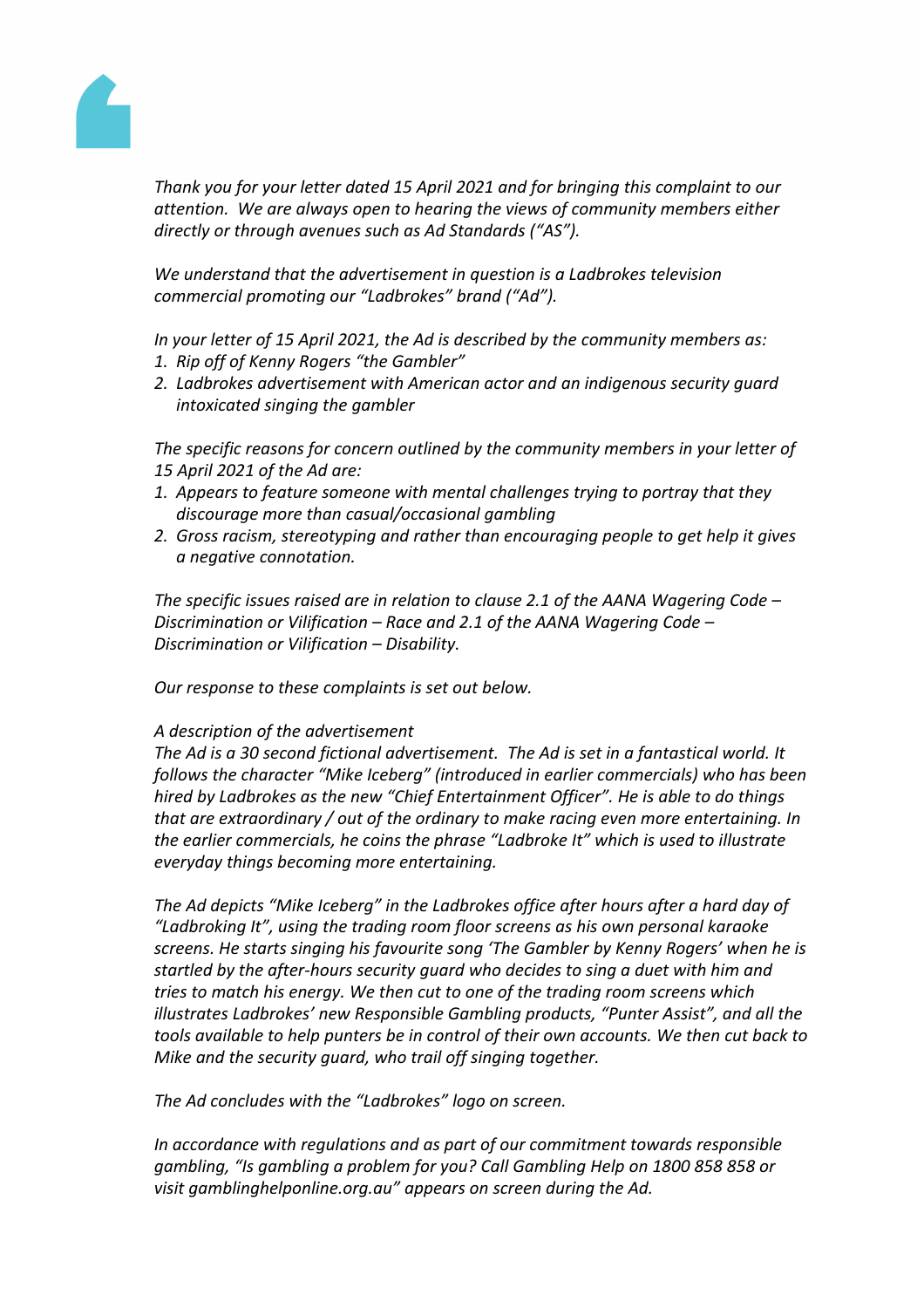

#### *Our comments in relation to the complaint*

*At the outset and with respect to the views of the community member, we wish to correct some incorrect assertions made in the complaint:*

#### *Incorrect assertion*

*"Appears to feature someone with mental challenges"*

#### *Response*

*At no point whatsoever does the Ad feature someone with mental challenges. To say so, is quite offensive to both actors who appear in the Ad. Neither the actor who plays "Mike Iceberg", nor the actor playing the role of the security guard have mental challenges.*

#### *Incorrect assertion*

*"Ladbrokes advertisement with American actor and an indigenous security guard intoxicated singing the gambler"*

#### *Response*

*One actor in question is an American actor who plays the role of "Mike Iceberg". The other actor who plays the role the security guard is of Spanish background. Neither actors are "indigenous".*

*The actor who plays the role of the security guard is not intoxicated. Further, he does not even appear to be intoxicated.*

*The allegation that the actor who plays the role of the security guard is indigenous and is intoxicated is also highly offensive to the actor and the company.*

## *Incorrect assertion*

*"Gross racism, stereotyping and rather than encouraging people to get help it gives a negative connotation."*

## *Response*

*The Ad does not feature any racism. The term racism can be defined as prejudice, discrimination, or antagonism by an individual, community, or institution against a person or people on the basis of their membership of a particular racial or ethnic group, typically one that is a minority or marginalized. None of the above occurs during the Ad. It is also unclear exactly what the community member is referring to when they reference racism and stereotyping.*

*There are no negative connotations. The Ad promotes the Ladbrokes responsible gambling product offering. These products fall under the product banner of "Punter Assist". The Ad is directed at informing customers and the general public of Ladbrokes' responsible gambling tools.*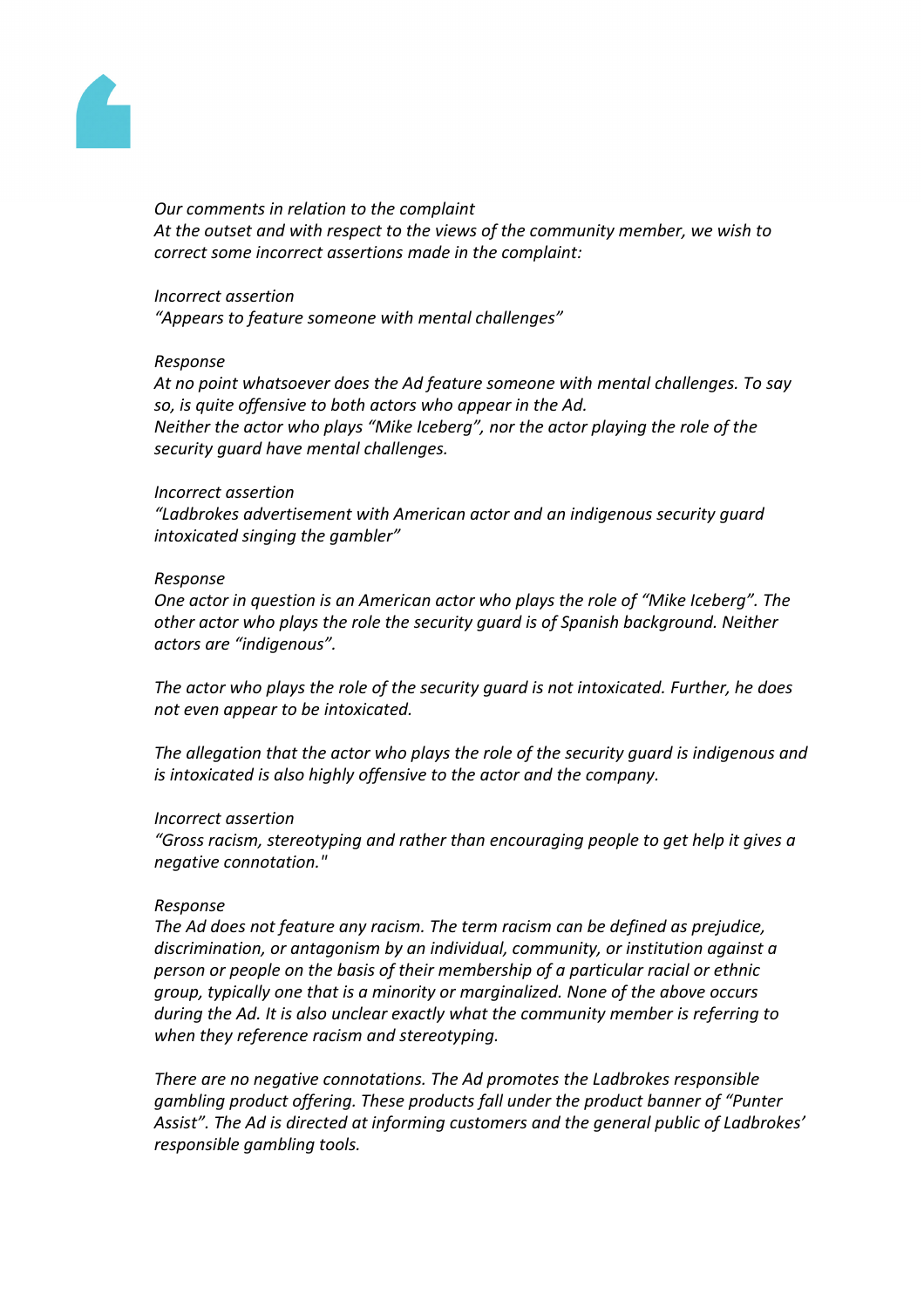

*Further, the Ad features the appropriate responsible gambling message on screen for the duration of the Ad.*

## *Section 2 of the Wagering Code*

*As we are an online and telephone wagering business licensed and regulated in Australia, the Wagering Code is applicable to our Ad. Although, for the reasons mentioned above and below, we do not believe our Ad contravenes the Wagering Code.*

## *2.1 – Directed to Minors*

*We believe that our Ad, having regard to the theme, visuals and language used, is not directed to minors (persons under 18 years of age).*

*2.2 – Depiction of Minors*

We believe that our Ad does not depict a person under the age of 18 years of age in an *incidental role or at all.*

*2.3 – Depiction of 18-24 year olds wagering We believe that our Ad does not depict a person aged 18-24 years old engaged in wagering activities.*

*2.4 – Wagering in combination with the consumption of alcohol We believe that our Ad does not portray, condone or encourage wagering in combination with the consumption of alcohol.* 

*2.5 – Stated or implied promise of winning We believe that our Ad does not state or imply a promise of winning.*

*2.6 – Means of relieving a person's financial or personal difficulties We believe that our Ad does not portray, condone or encourage participation in wagering activities as a means of relieving a person's financial or personal difficulties.*

*2.7 – Sexual success and enhanced attractiveness We believe that our Ad does not state or imply a link between wagering and sexual success or enhanced attractiveness.*

*2.8 – Excessive participation in wagering activities We believe that our Ad does not portray, condone or encourage excessive participation in wagering activities.*

*2.9 – Peer pressure to wager or abstention from wagering We believe that our Ad neither portrays, condones or encourages peer pressure to wager nor disparages abstention from wagering activities.*

*Section 2 of the AANA Code of Ethics For the reasons mentioned above and below, we do not believe our Ad contravenes the AANA Code of Ethics.*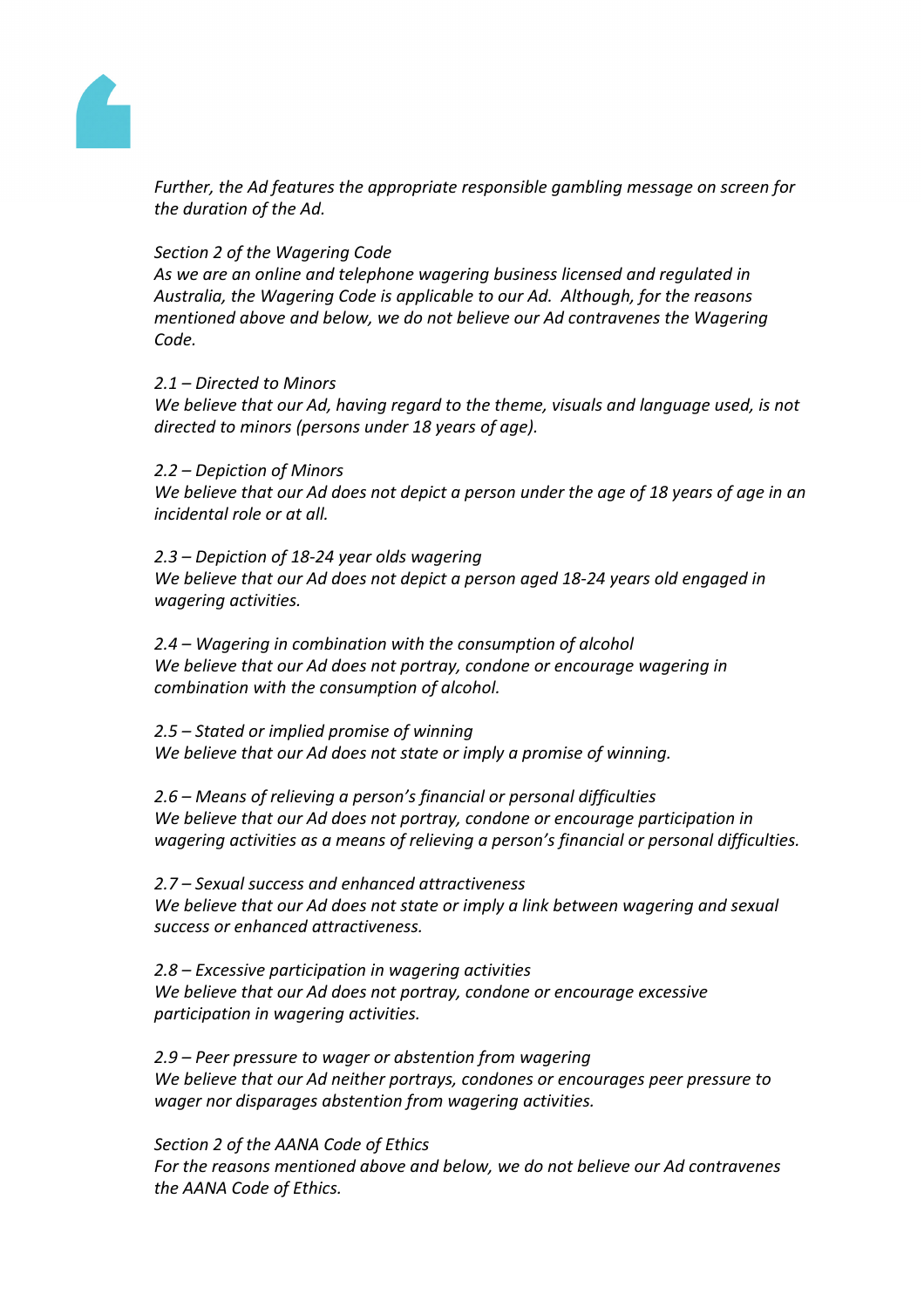

# *2.1 – Discrimination*

*We believe that our Ad does not discriminate against or vilify a person or section of the community on account of race, ethnicity, nationality, gender, age, sexual preference, religion, disability, mental illness or political belief.* 

#### *Race*

*At no stage during the Ad is there any unfair or less favourable treatment of a person on the basis of race.*

*Further, at no stage during the Ad, does the Ad humiliate, intimidate, incite hatred, contempt or ridicule of a person on the basis of race.*

#### *Disability*

*At no stage during the Ad is there any unfair or less favourable treatment on the basis of disability.*

*Further, at no stage during the Ad, does the Ad humiliate, intimidate, incite hatred, contempt or ridicule of a person on the basis of disability.*

*It appears as though both community members have completely misinterpreted various elements of the Ad. The Ad does not feature an "indigenous security guard".*

*The security guard in the Ad is of Spanish background. To suggest otherwise (and combined with the allegation that he is "intoxicated") is highly offensive to the actor and to our company.*

*No actor appearing in the Ad has any form of disability. Neither actor has any "mental challenges". To suggest otherwise is highly offensive to both actors and to our company.*

*Although the Ad is set in a fictional world, it simply shows a workplace security guard singing karaoke with Ladbrokes' new "Chief Entertainment Officer". It then explains Ladbrokes' range of responsible gambling tools, through our "Punter Assist" product. There is no discrimination of any kind.*

*The complaints the subject of this response are frivolous and vexatious. We wish to reiterate that these complaints are highly offensive to those involved in the Ad, the Ladbrokes brand and Entain. Both community members responsible for the complaints should be reminded that assertions such as these are potentially quite harmful and may cause distress to those involved. Especially when the assertions are completely untrue.* 

## *2.2 – Sexual appeal*

*We believe that our Ad does not employ sexual appeal where images of minors, or people who appear to be minors, are used; or in a manner which is exploitative or degrading of any individual or group of people.*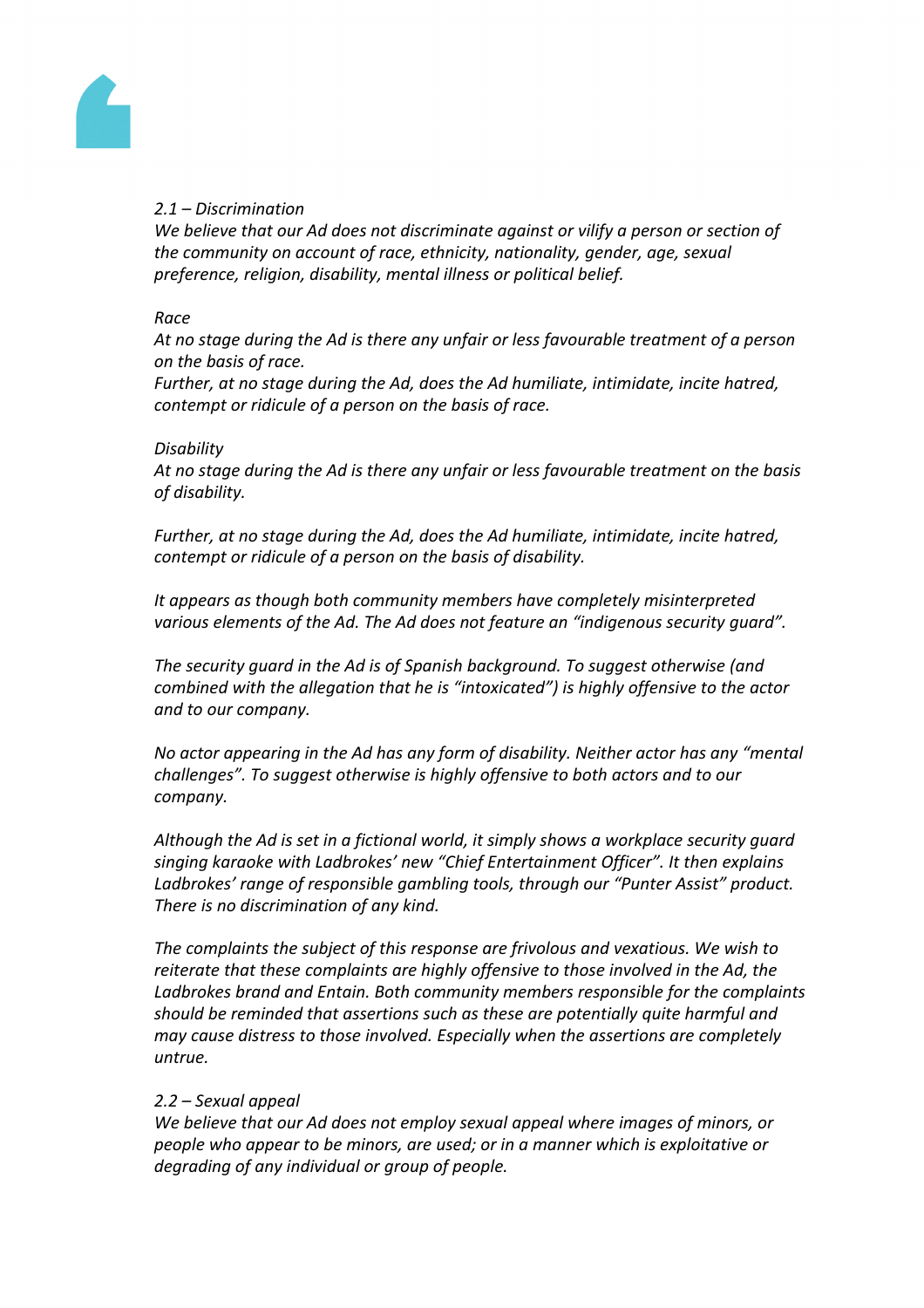

*2.3 – Violence We believe that our Ad does not present or portray violence.* 

## *2.4 – Sex, sexuality and nudity*

*We believe that our Ad does not treat sex, sexuality or nudity with insensitivity to the relevant audience.* 

## *2.5 – Language*

*We believe that our Ad uses language which is appropriate in the circumstances, and is not strong or obscene.* 

## *2.6 - Health and Safety*

*We believe that the Ad does not depict material contrary to prevailing community standards on health and safety.*

*AANA Code for Advertising and Marketing Communications to Children We do not consider that the AANA Code for Advertising and Marketing Communications to Children applies as the Ad is not, having regard to the theme, visuals and language used, directed primarily to children or for product which is targeted toward or having principal appeal to children.* 

*AANA Food and Beverages Marketing and Communications Code We do not consider that the AANA Food and Beverages Marketing and Communications Code applies as the Ad does not advertise food or beverage products.*

*We sincerely hope that the clarification provided here resolves the concerns of both Ad Standards and the community member.* 

# **THE DETERMINATION**

The Ad Standards Community Panel (the Panel) considered whether this advertisement breaches Section 2 of the AANA Code of Ethics (the Code).

The Panel noted the complainants' concerns that the advertisement is grossly racist and stereotyping of indigenous people and "appears to feature someone with mental challenges".

The Panel viewed the advertisement and noted the advertiser's response.

**Section 2.1: Advertising or Marketing Communication shall not portray people or depict material in a way which discriminates against or vilifies a person or section of the community on account of race, ethnicity, nationality, gender, age, sexual preference, religion, disability, mental illness or political belief.**

The Panel noted the AANA Practice Note which provides guidance on the meaning of:

Discrimination - unfair or less favourable treatment